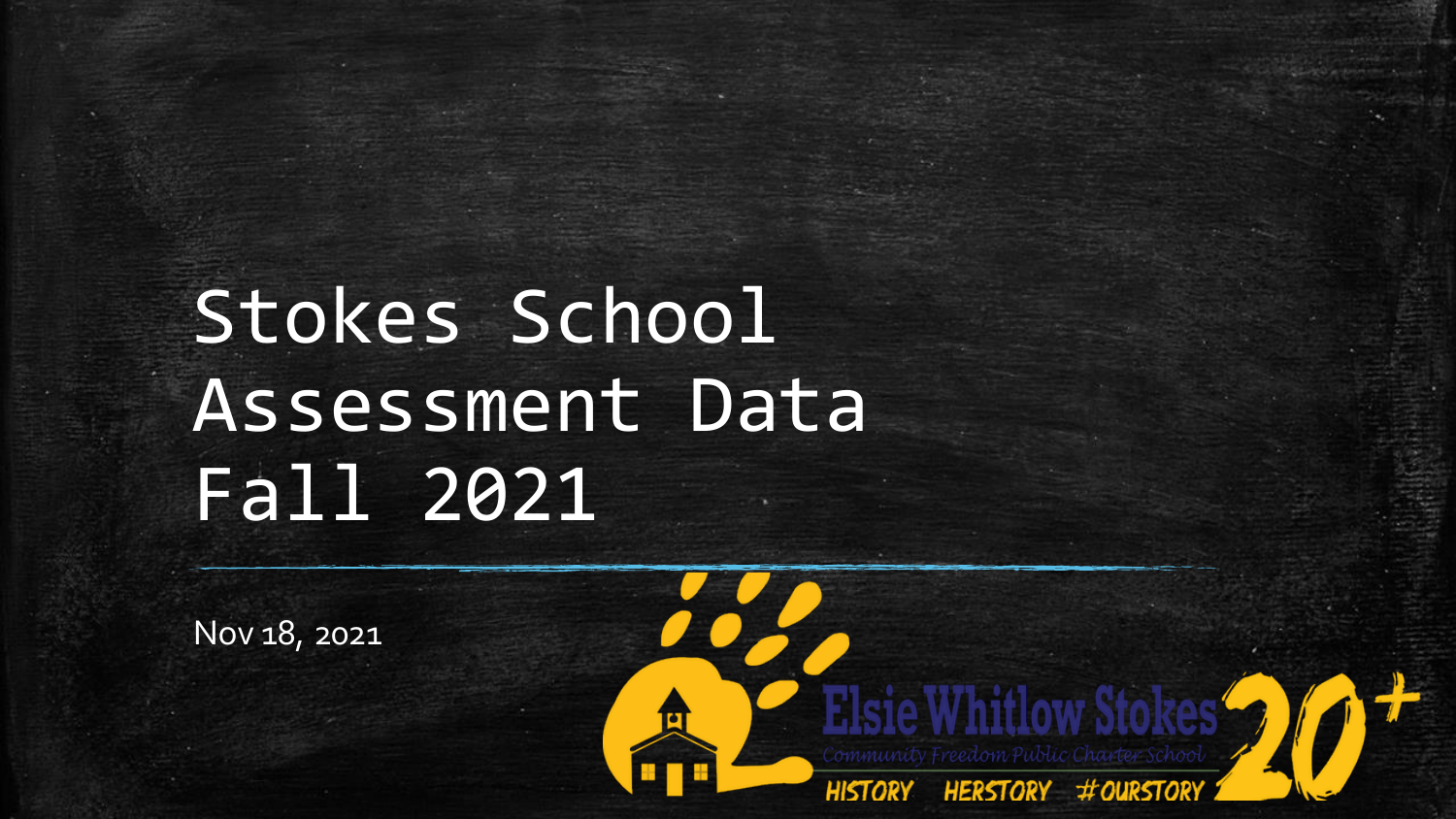#### Agenda

- Overview of Assessments
- 2021 NWEA Data
- **Overview of NWEA Report**
- **·** Information about Responses & Interventions
- $\overline{O}$  & A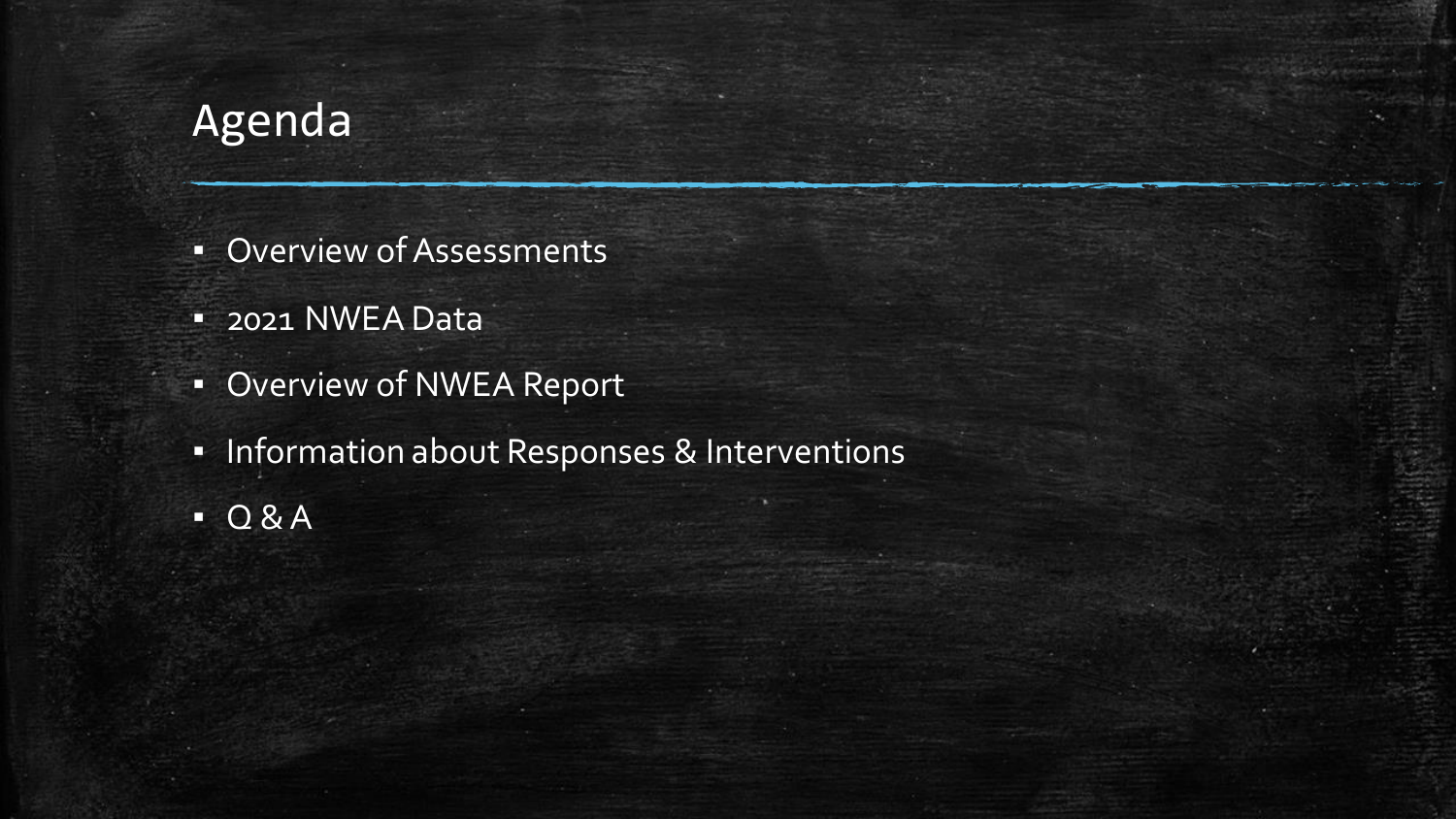#### Norms

- **Presentation will be recorded you're welcome to turn your video off** if you desire
- **Please drop questions in the chat as they come up. We will have time** to answer them throughout and at the end.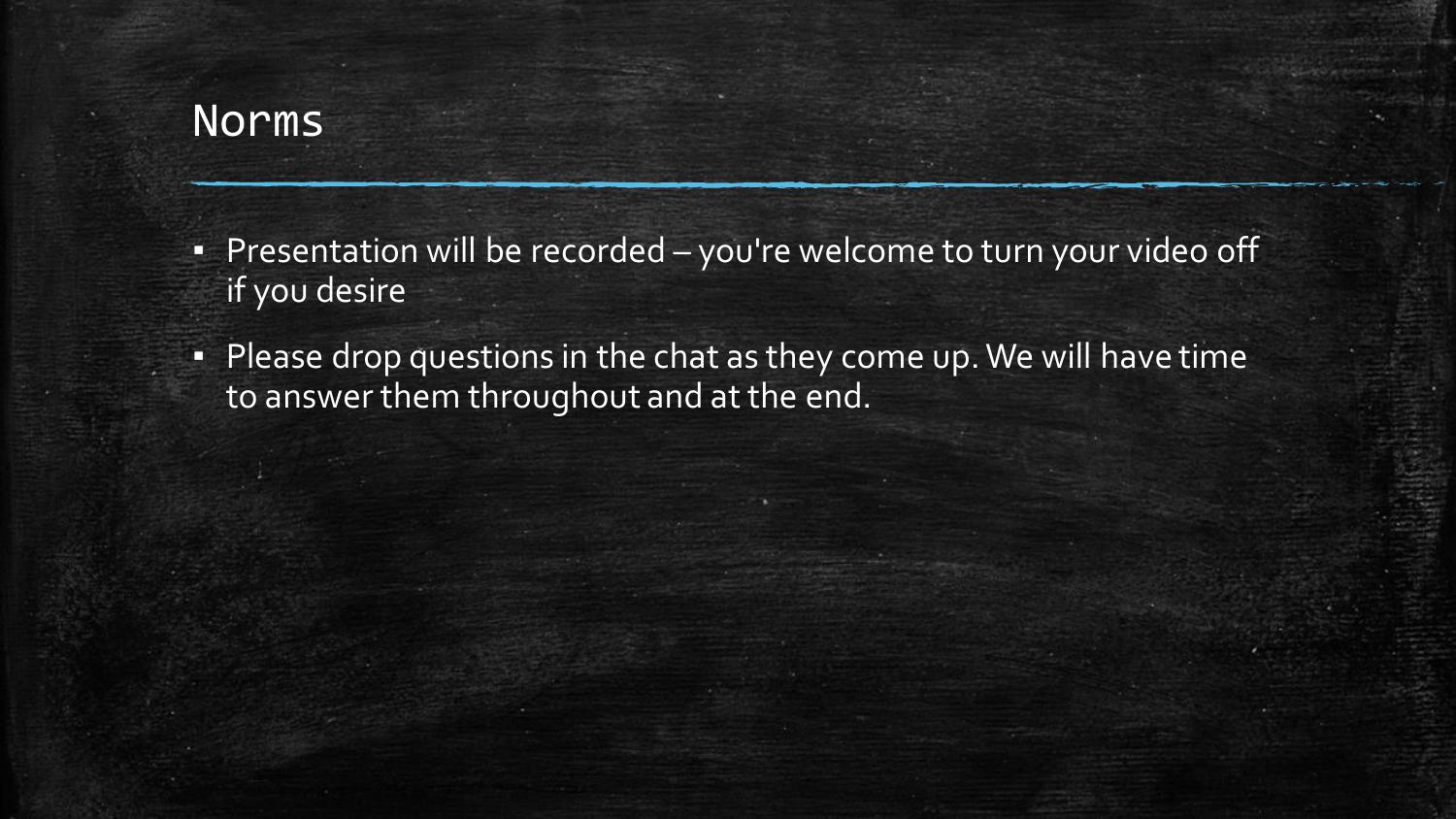## Assessments Administered in Fall

| <b>Assessment</b>                                                                    | <b>Purpose</b>                                                                                                                                                                                                                                                                                                                                                                                                                  | Grades  | <b>Timeline</b>                                    |
|--------------------------------------------------------------------------------------|---------------------------------------------------------------------------------------------------------------------------------------------------------------------------------------------------------------------------------------------------------------------------------------------------------------------------------------------------------------------------------------------------------------------------------|---------|----------------------------------------------------|
| <b>DIBELS (Dynamic</b><br><b>Indicators of Basic</b><br><b>Early Literacy Skill)</b> | DIBELS is a series of short tests that assess K-8 literacy. It is a set of procedures and<br>measures for assessing the acquisition of a set of K-8 literacy skills, such as<br>phonemic awareness, alphabetic principle, accuracy, fluency, and comprehension.                                                                                                                                                                 | $K-5th$ | Assessment delivered<br>in September.              |
| $F & P^*$ (Fountas<br>and Pinnell) in<br><b>English</b> and<br>Spanish               | Fountas and Pinnell and GB+ assess students' reading levels in English, French and<br>Spanish. Teachers use this information to differentiate reading instruction and track<br>student progress in reading in all three languages. The publisher provides<br>benchmarks and goals, and Stokes tracks both benchmark attainment and<br>progress.                                                                                 | K-5th   | Assessment<br>delivered in October<br>and November |
| GB+ in French                                                                        | *During the first grading period at the BK Campus, F & P is only given if students<br>test below grade level in DIBELS. Due to some unavailability of GB+ testing<br>materials, some assessments were not administered in the fall.                                                                                                                                                                                             |         |                                                    |
| <b>NWEA</b> (Northwest<br>Evaluation<br>Assessment)                                  | NWEA is a research-based, not-for-profit organization that supports students and<br>educators worldwide by creating assessment solutions that precisely measure<br>growth and proficiency—and provide insights to help tailor instruction. Used as a<br>screener and progress monitoring tool in reading and math. The publisher provides<br>benchmarks and goals, and Stokes tracks both benchmark attainment and<br>progress. | K-5th   | Assessment delivered<br>in September/October.      |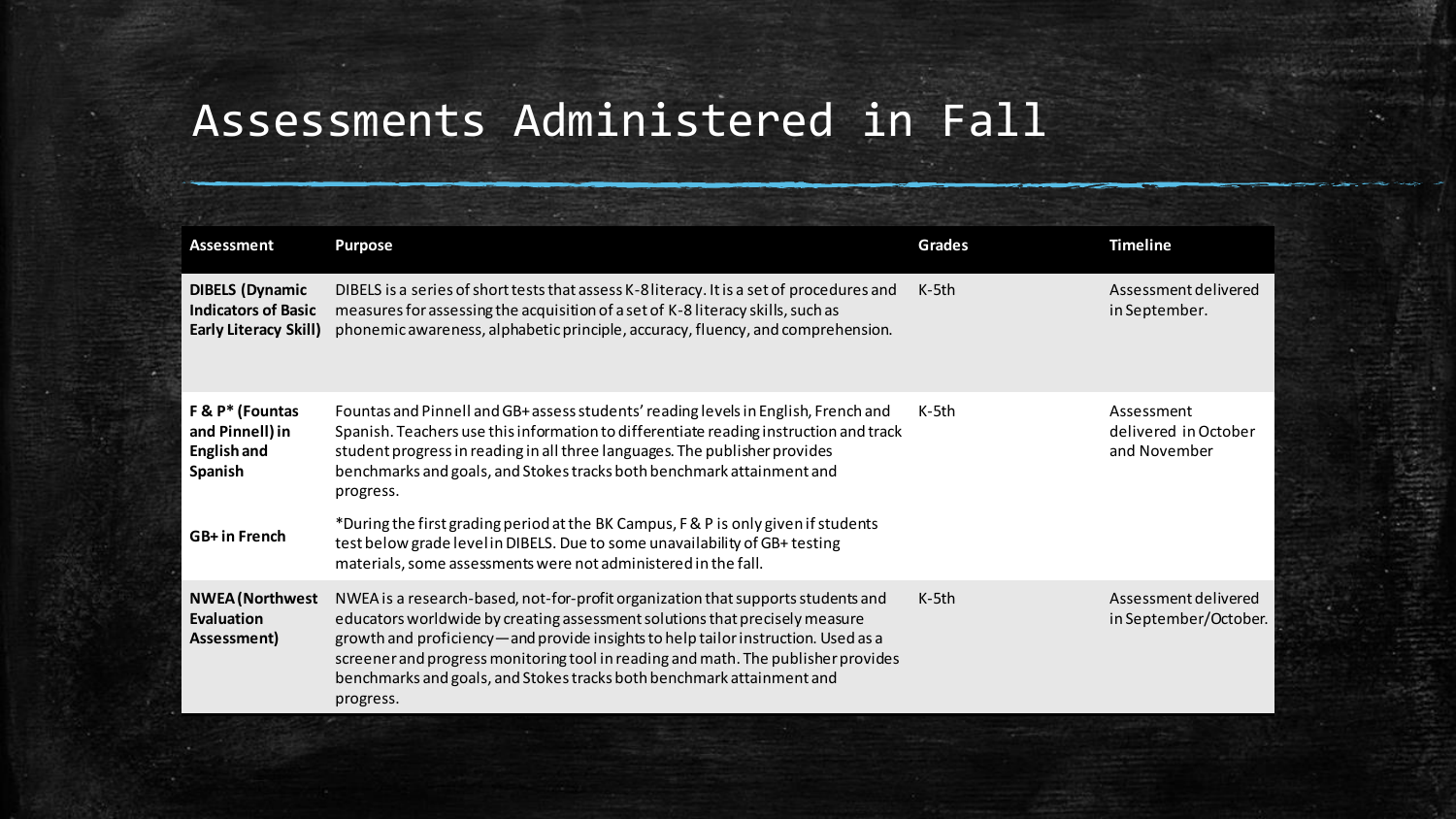#### Percentiles and Quintiles

#### What is a percentile?<br>
What is a quintile?



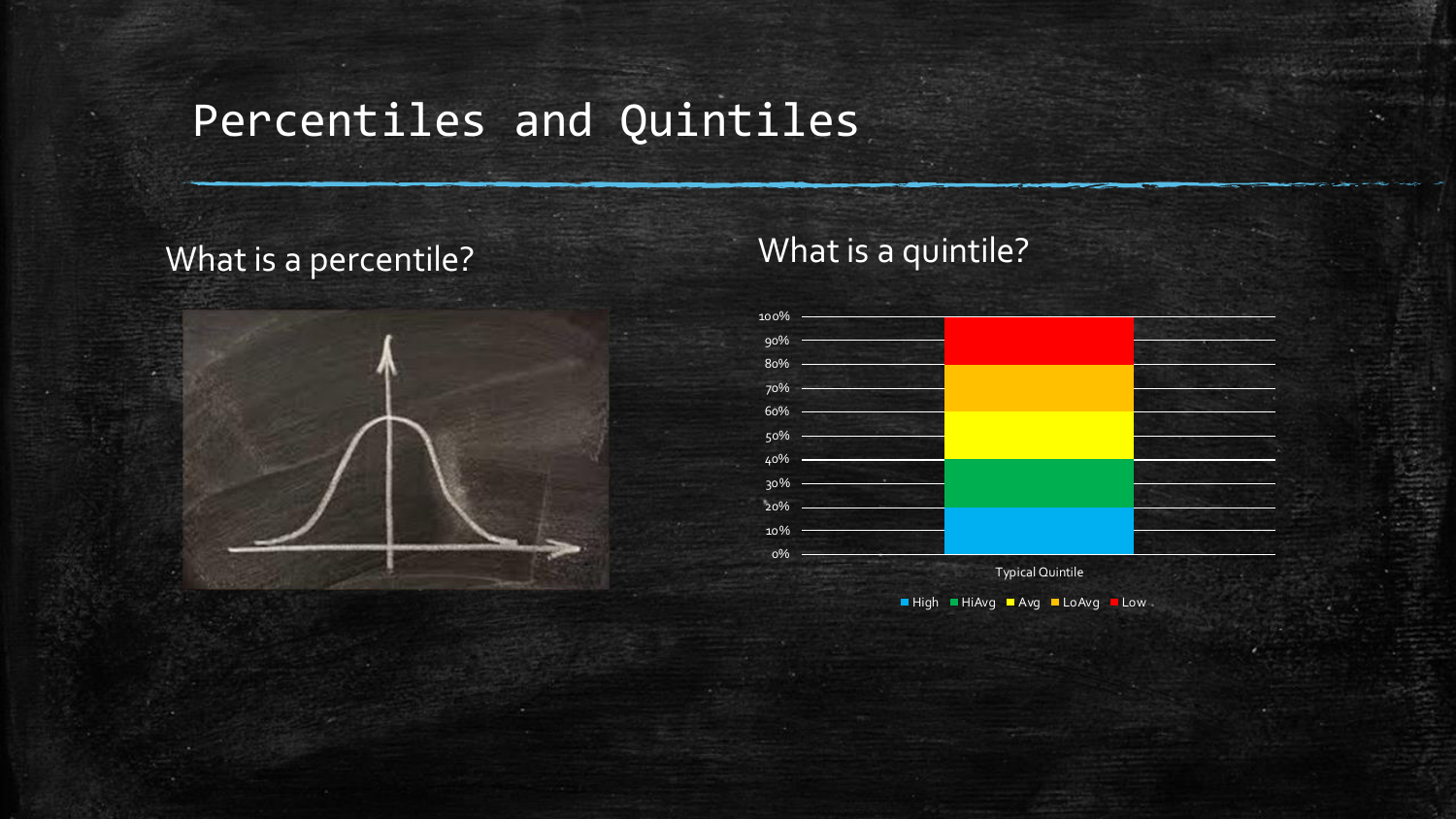#### Math NWEA Data: Fall 2018-2021 Achievement Quintiles

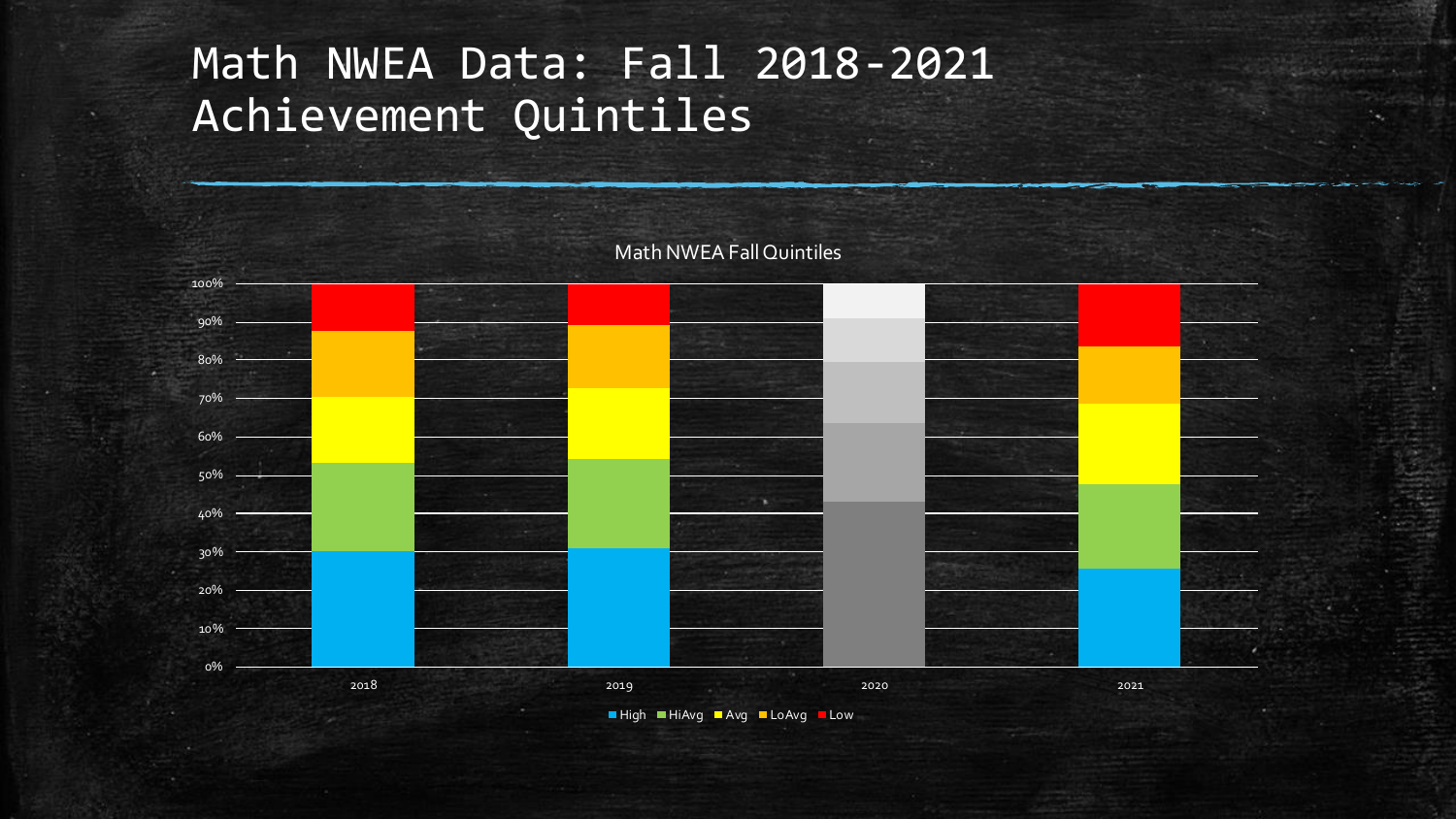#### Math NWEA Data: Achievement Quintiles by Campus

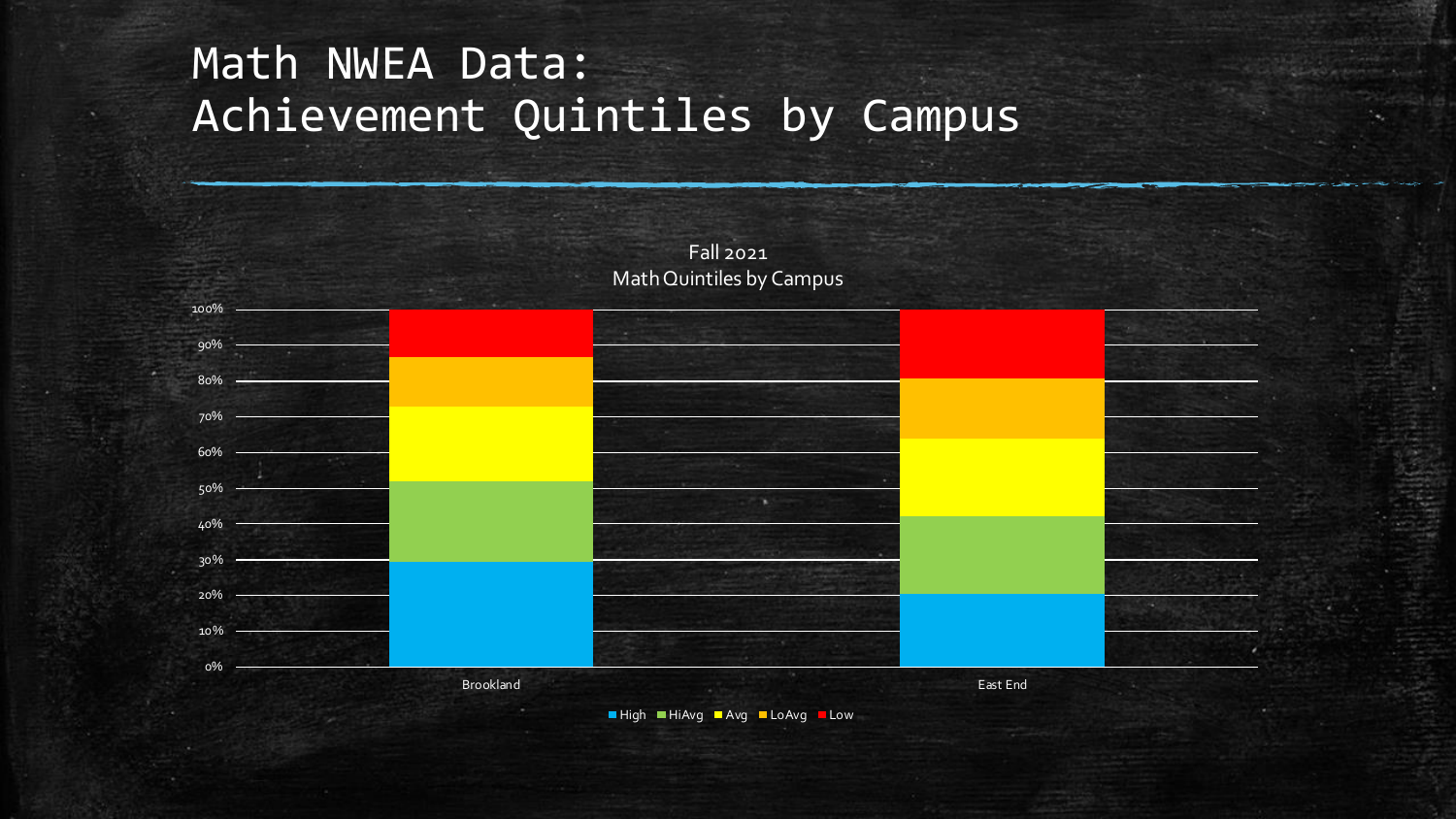#### Math NWEA Data: Achievement Quintiles

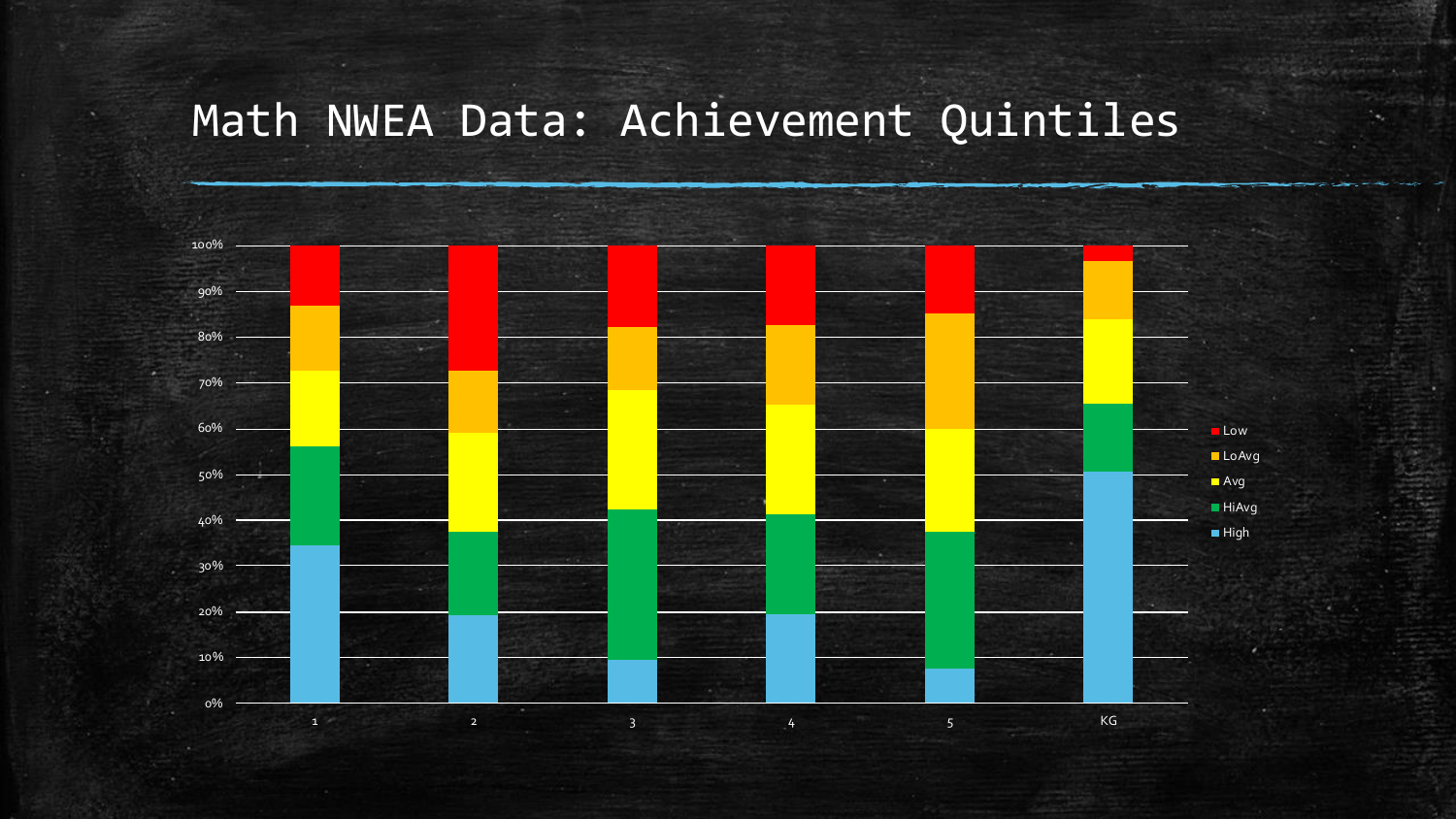#### Math NWEA Data: Achievement Quintiles Race/Ethnicity

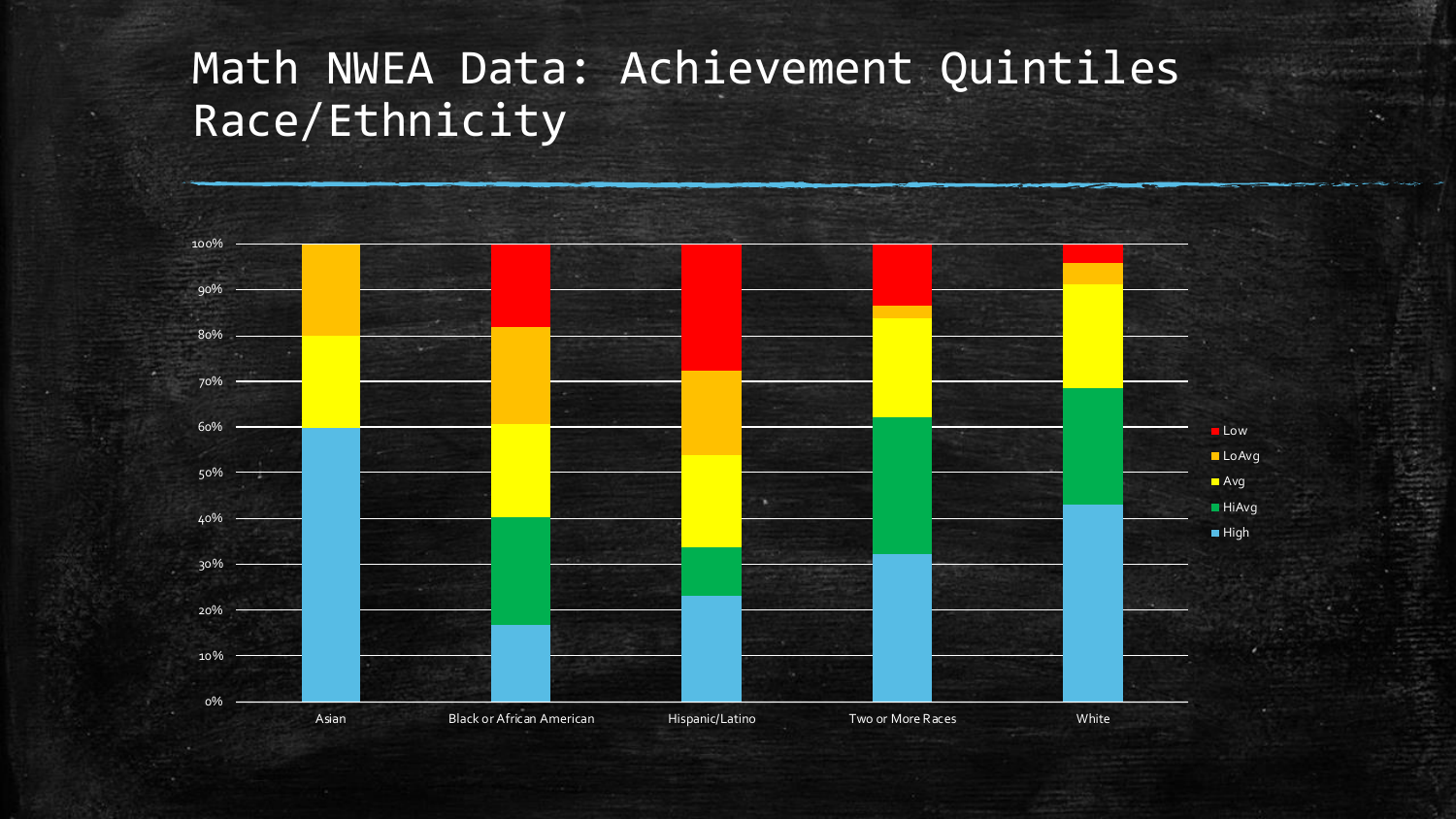#### Math NWEA Data: Achievement Quintiles Subgroups

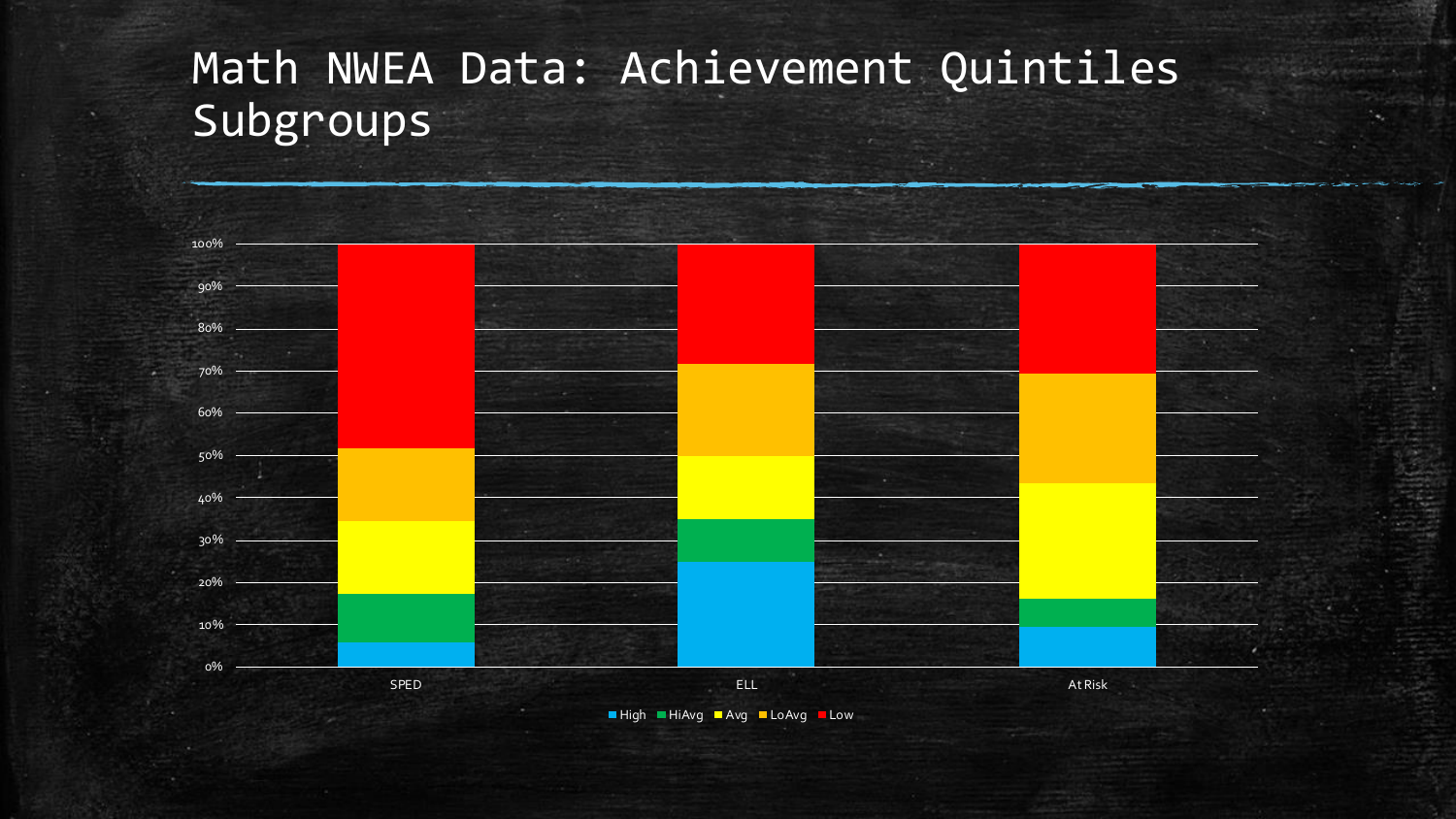#### Reading NWEA Data: Fall 2018-2021 Achievement Quintiles

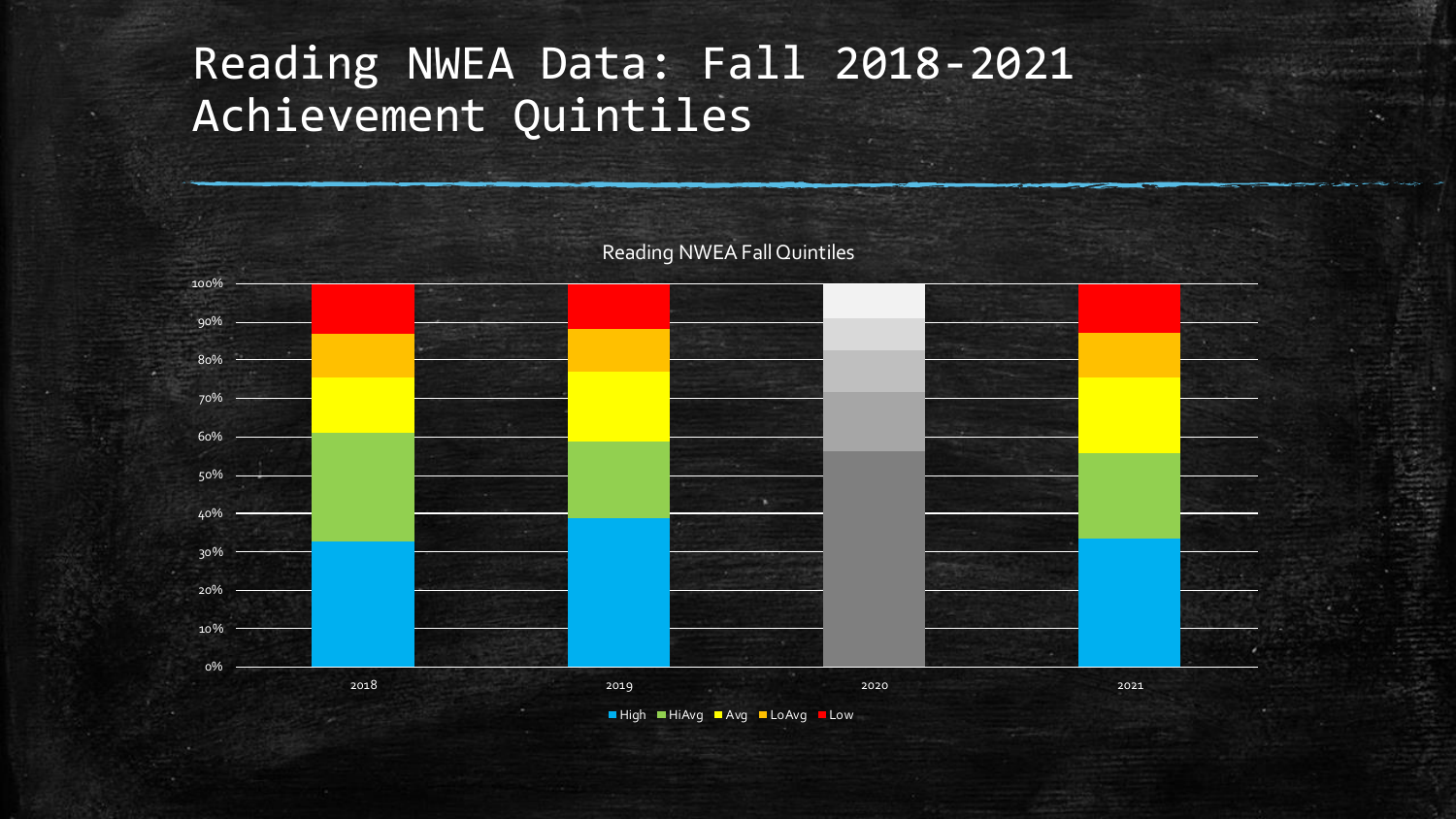#### Reading NWEA Data: Achievement Quintiles by Campus

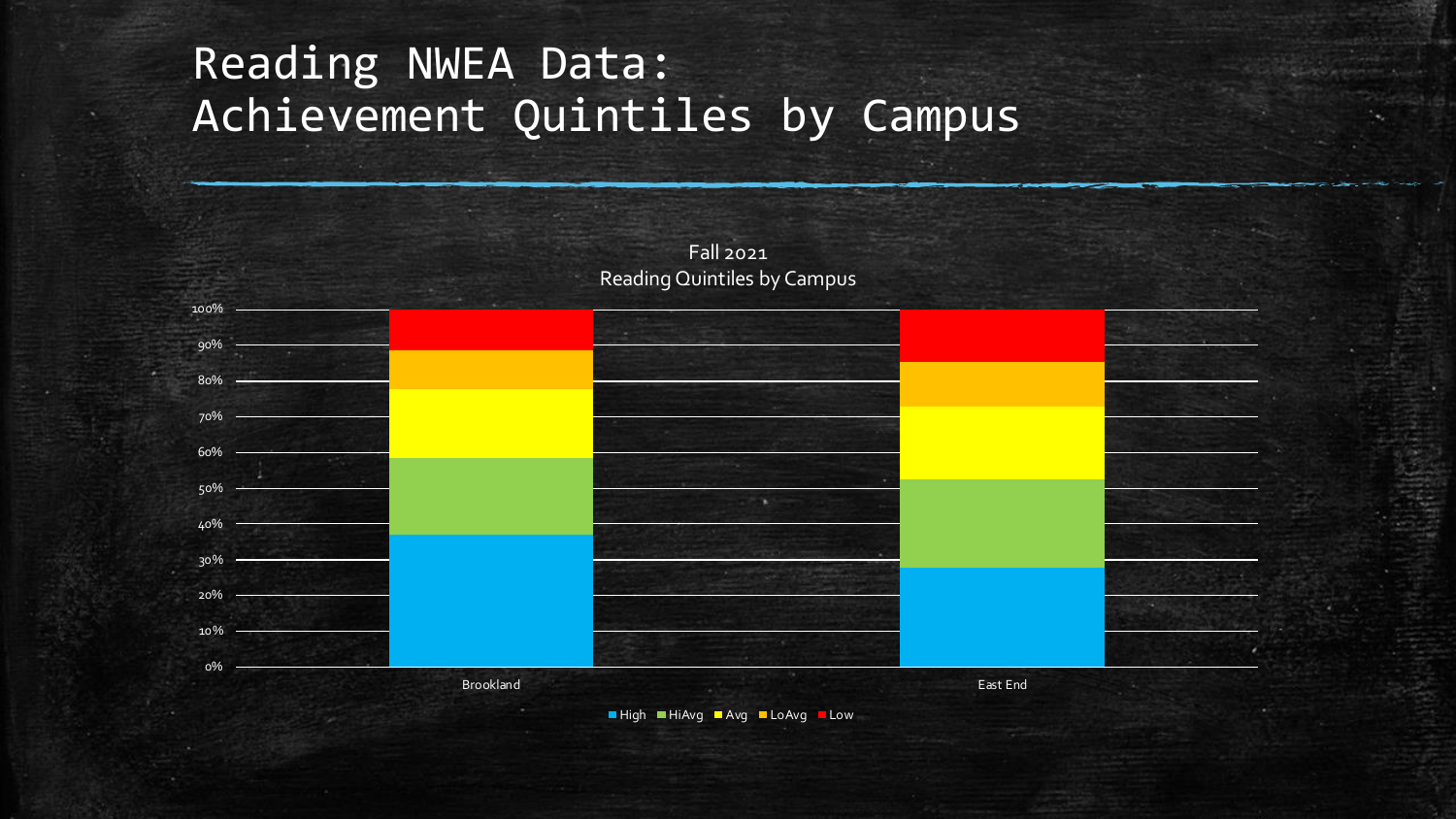## Reading NWEA Data: Achievement Quintiles

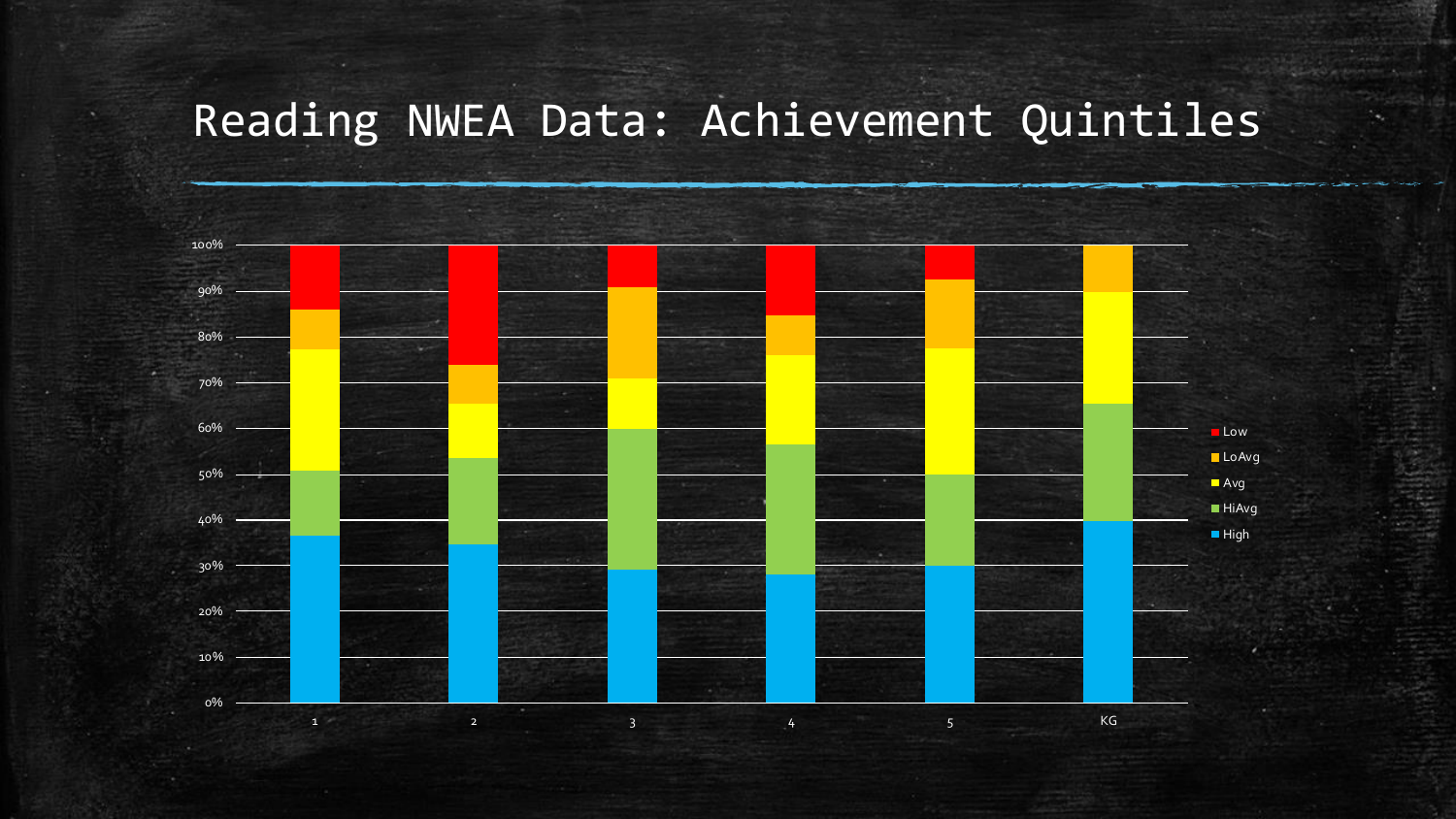#### Reading NWEA Data: Achievement Quintiles Race/Ethnicity

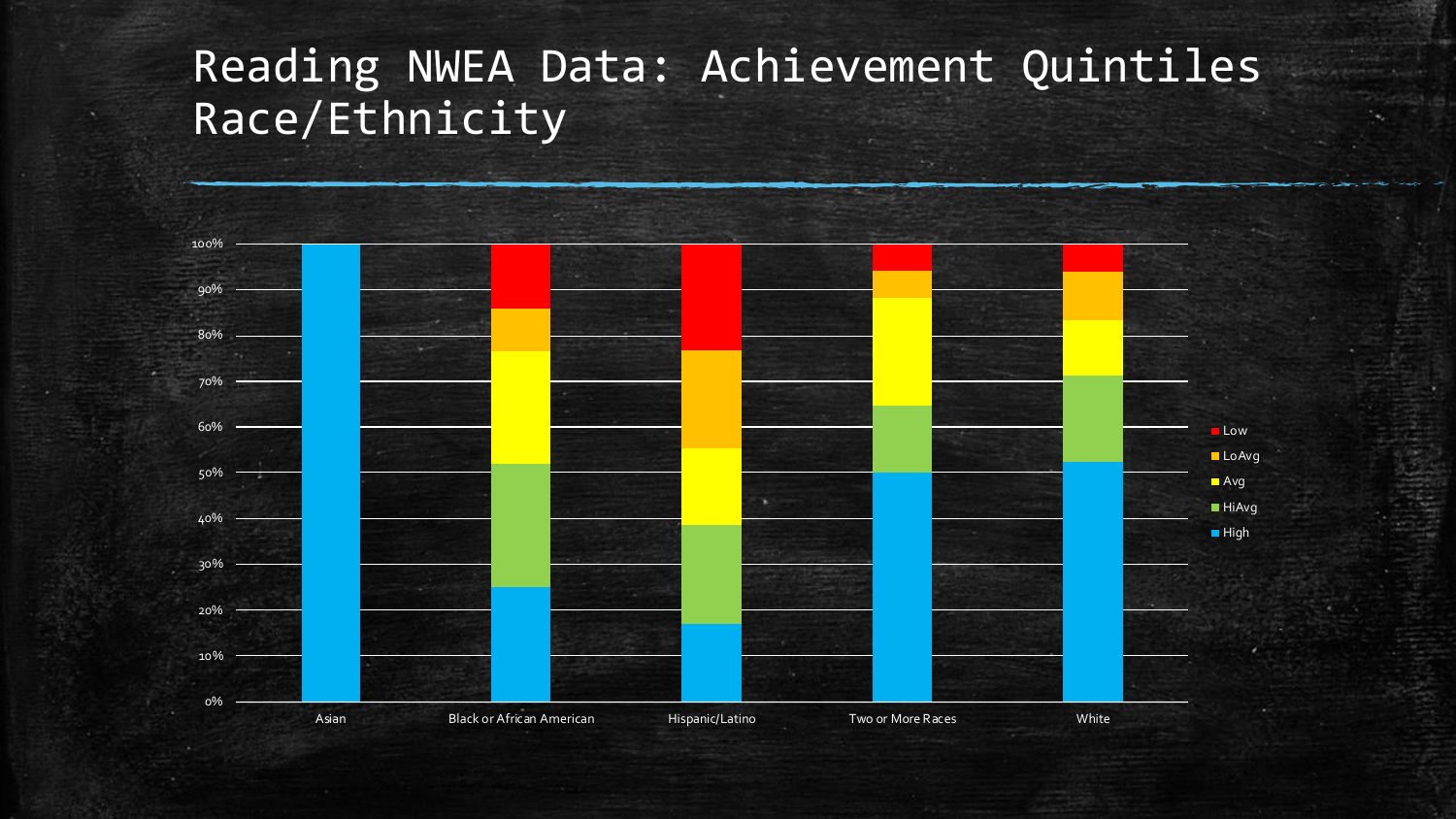#### Reading NWEA Data: Achievement Quintiles Subgroups



High HiAvg Avg LoAvg Low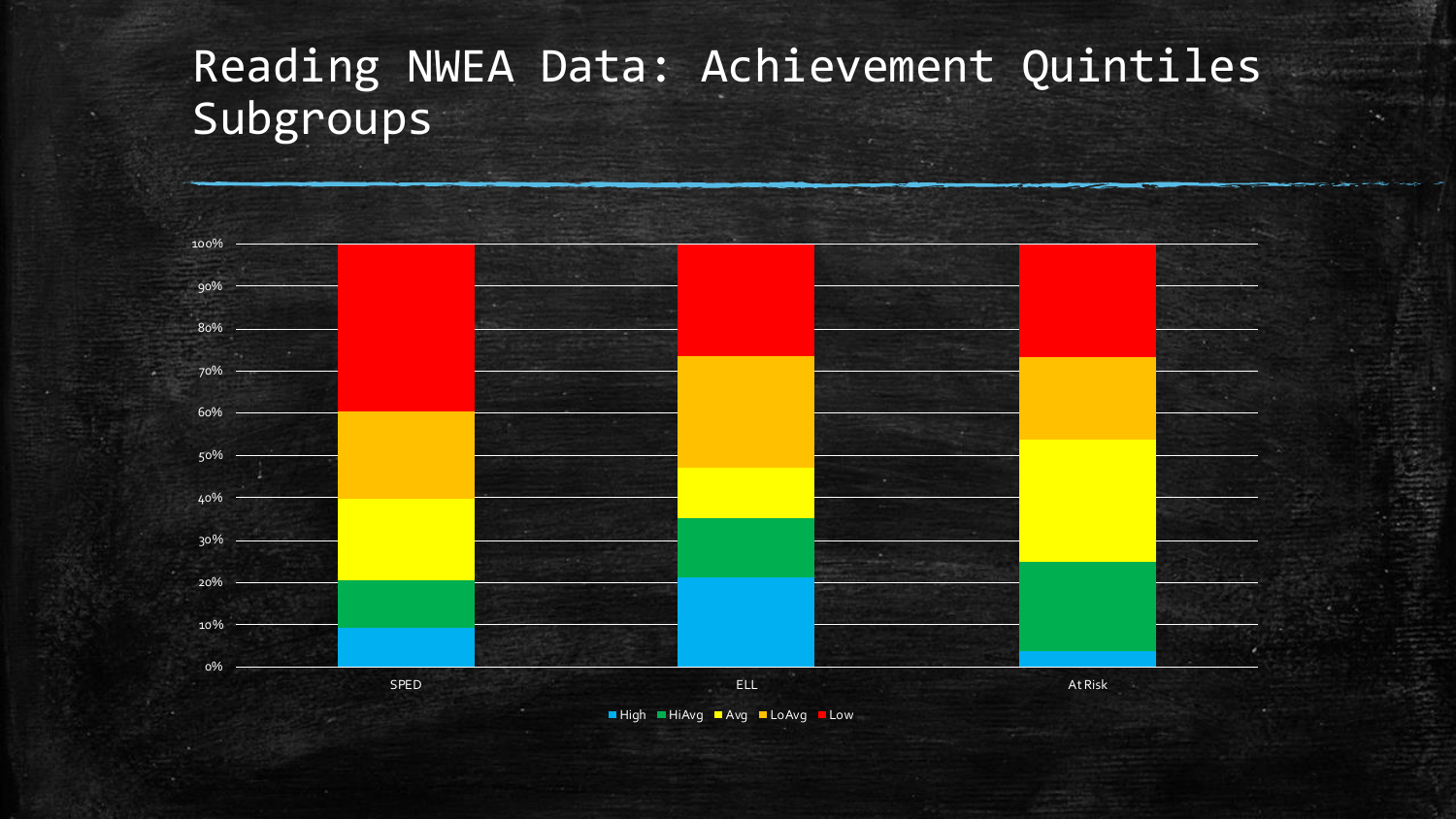#### Student Progress Report





| Term/<br>Year | Grade | <b>RIT Score</b><br>$(+/-$ Std Err) | RIT<br>Growth | Growth<br><b>Projection</b> | <b>Percentile</b><br>Range |
|---------------|-------|-------------------------------------|---------------|-----------------------------|----------------------------|
| <b>FA21</b>   | 4     | 200-204-208                         |               |                             | 59-67-74                   |
| <b>WI21</b>   | 3     | 200-203-206                         |               |                             | 60-68-75                   |
| <b>FA20</b>   | 3     | 195-198-201                         |               |                             | 65-72-79                   |
| <b>WI20</b>   | 2     | 186-189-192                         |               |                             | 58-66-73                   |
| <b>FA19</b>   | 2     | 187-190-193                         |               |                             | 80-85-90                   |
| <b>SP19</b>   | 1     | 184-187-190                         | 18            | 11                          | 83-89-93                   |
| <b>WI19</b>   | 1     | 165-168-171                         |               |                             | 46-56-66                   |
| <b>FA18</b>   | 1     | 166-169-172                         |               |                             | 71-79-86                   |
| <b>SP18</b>   | κ     | 165-168-171                         | 12            | 11                          | 83-89-94                   |
| <b>WI18</b>   | ĸ     | 157-160-163                         |               |                             | 81-88-93                   |
| <b>FA17</b>   | ĸ     | 153-156-159                         |               |                             | 87-92-95                   |

#### NWEA Family Toolkit Number 2012 NWEA Test Warmups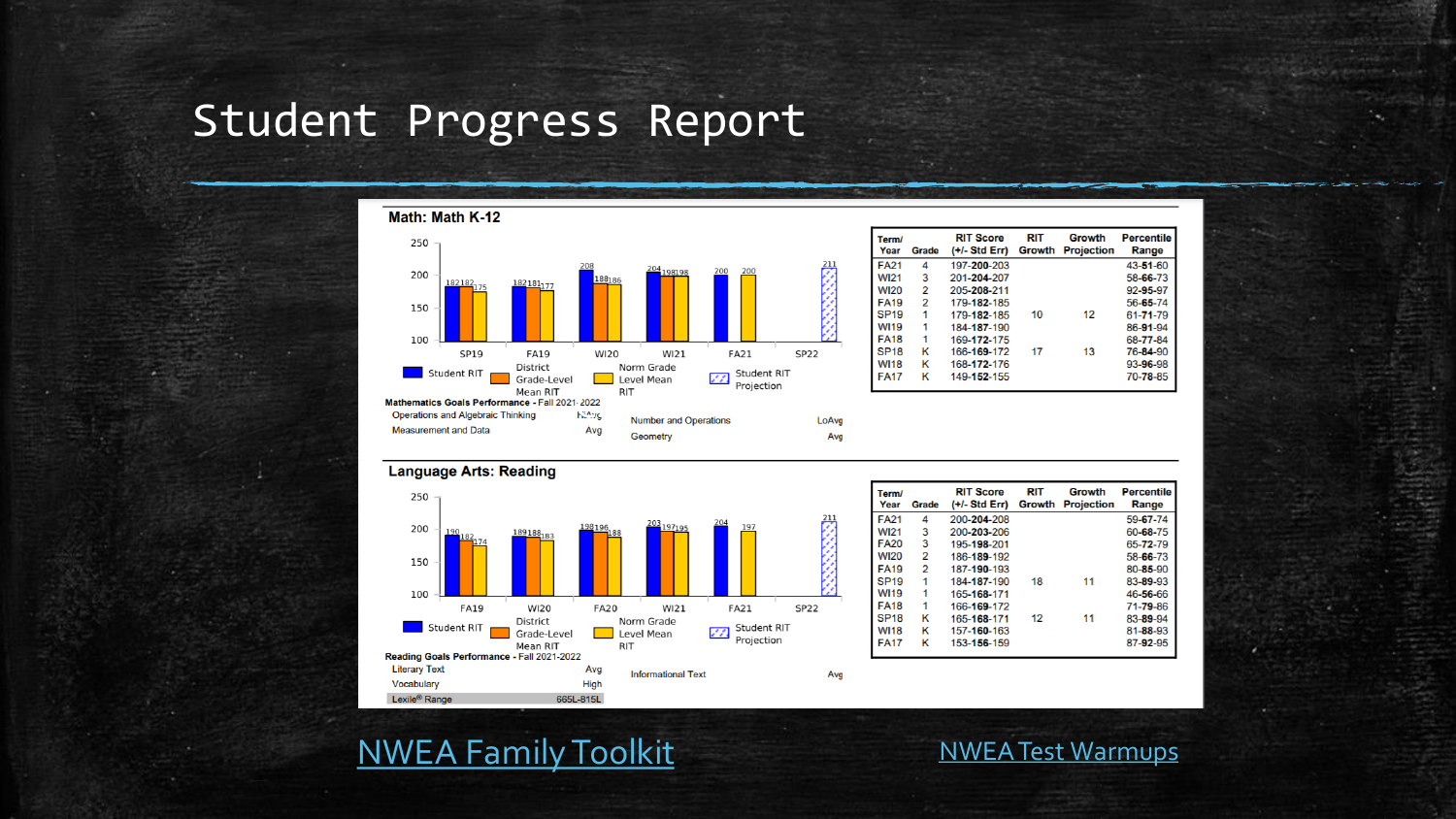#### Responses & Interventions

- Data-informed differentiated instruction within the classroom
	- Teachers use data to differentiate their instruction and address scholars' academic needs. Instructional coaches support teachers to use evidence-based instructional practices and track student progress.
- **·** Small group instruction
	- Teachers work with groups of 4 5 scholars at a time on specific skills. Groups may also use targeted online programming a few times a week.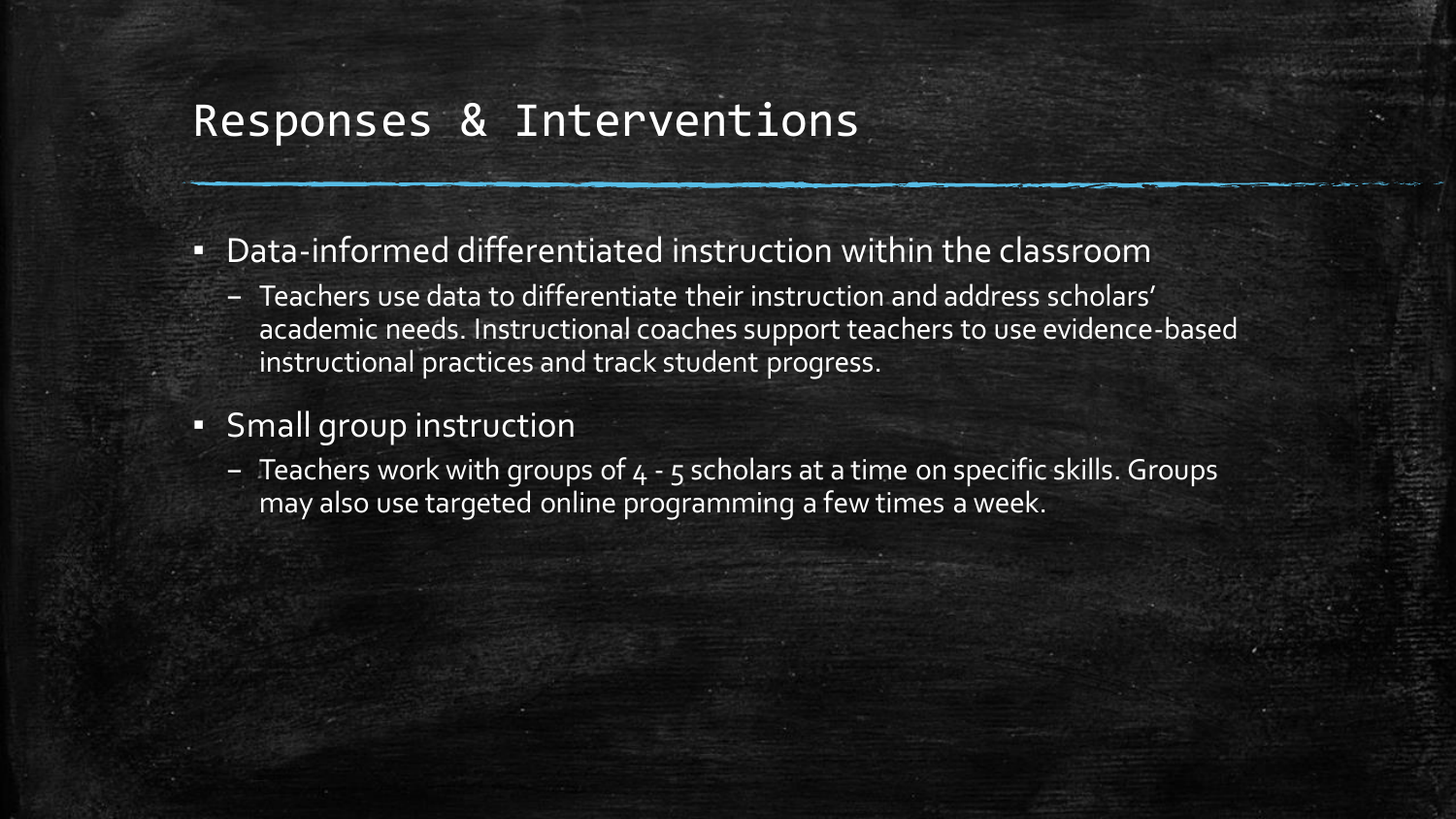#### Current Status of Interventions

- You will be informed through email if your child is part of any additional intervention group
- **EXEL Brookland campus: out of class reading intervention groups have** begun and math groups will be begin after Thanksgiving break.
- **East End campus: if you chose to enroll your child in Springboard,** that program has begun. Individualized learning plans in IXL are coming soon.
- **Any additional questions contact SST Coordinators** 
	- East End: Irma Kittrell irmak@ewstokes.org
	- Brookland: Jennifer Sloop jennifers@ewstokes.org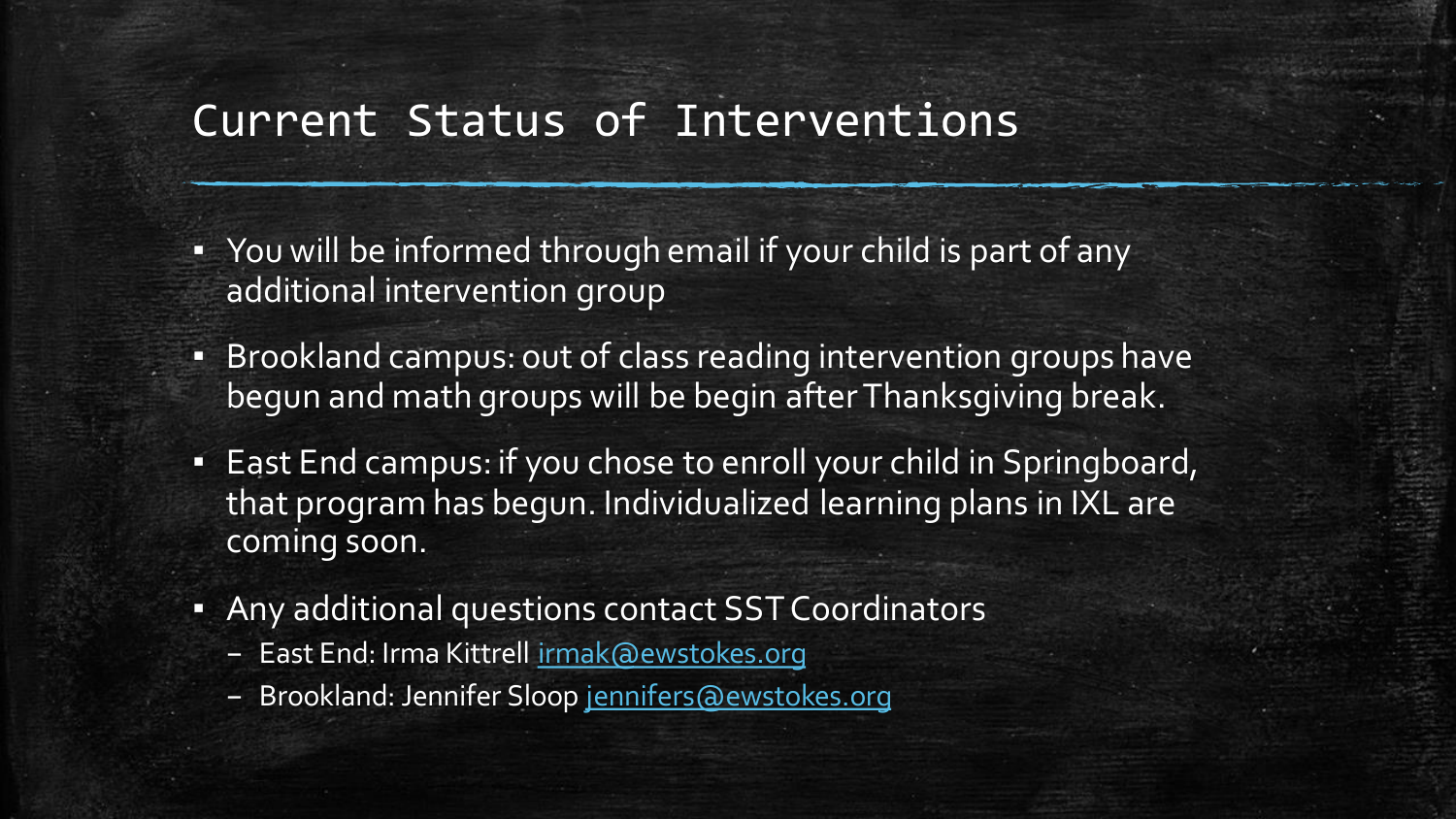#### Next Steps for Families

- **Example 1** Look out for Parent Square delivery of Report Cards and NWEA results
- Parent Teacher Conferences
	- Teachers and guardians will discuss each student. Topics will include
		- academic progress,
		- differentiation in the classroom,
		- tools to support scholars at home, and
		- goals for the upcoming term.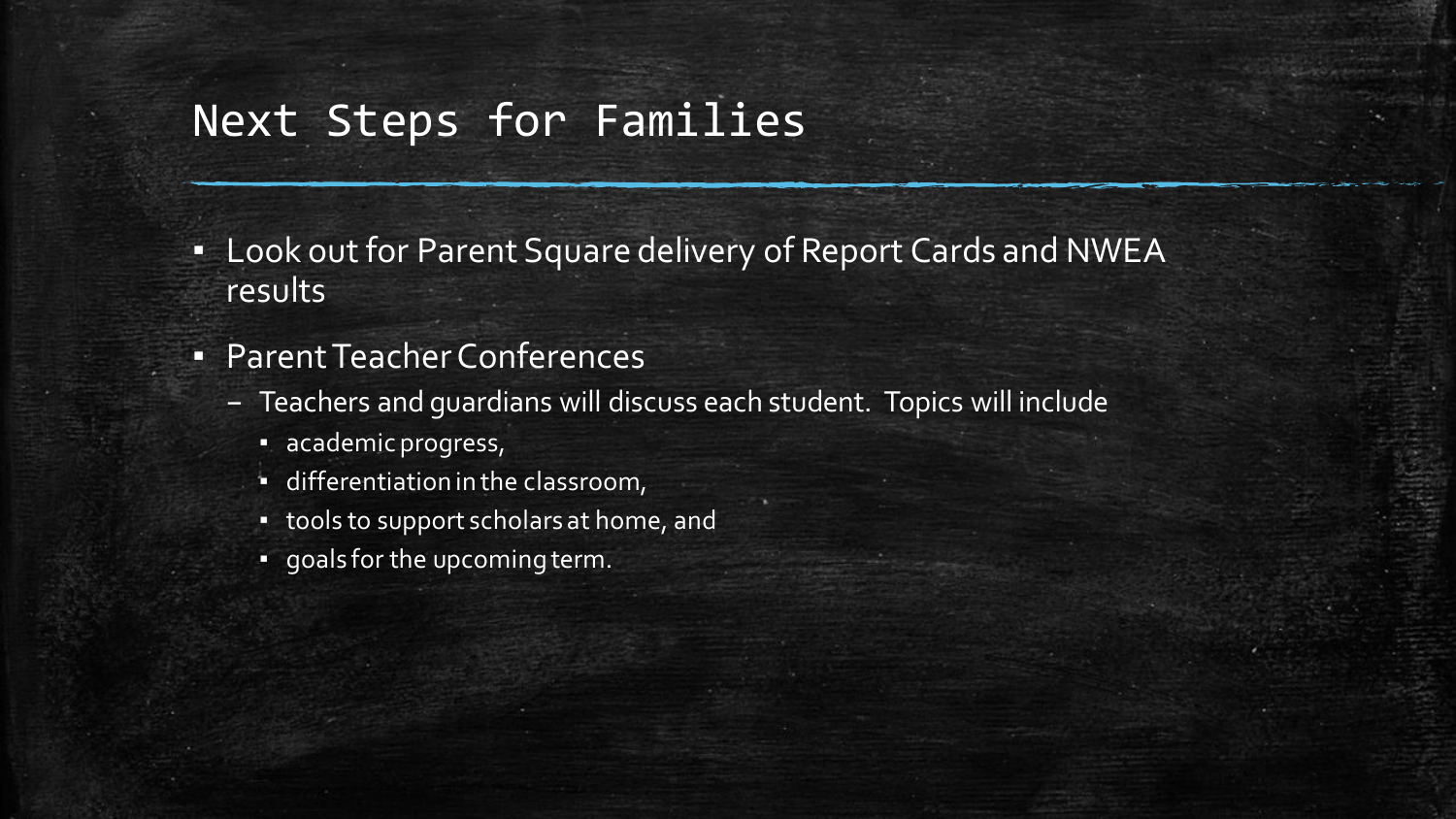#### Next Steps for Stokes

- **Multidisciplinary Teams (MDT) are monitoring students and meetings** have begun. If MDT team recommends that your child begin the Student Support Team process for any reason, you will be contacted directly.
- **Monitor implementation and effectiveness of interventions**
- **Continue to evaluate and adjust curriculum and instruction**
- **· Mid-Year Assessments to monitor student progress** 
	- DIBELS second round in January
	- NWEA test session in February